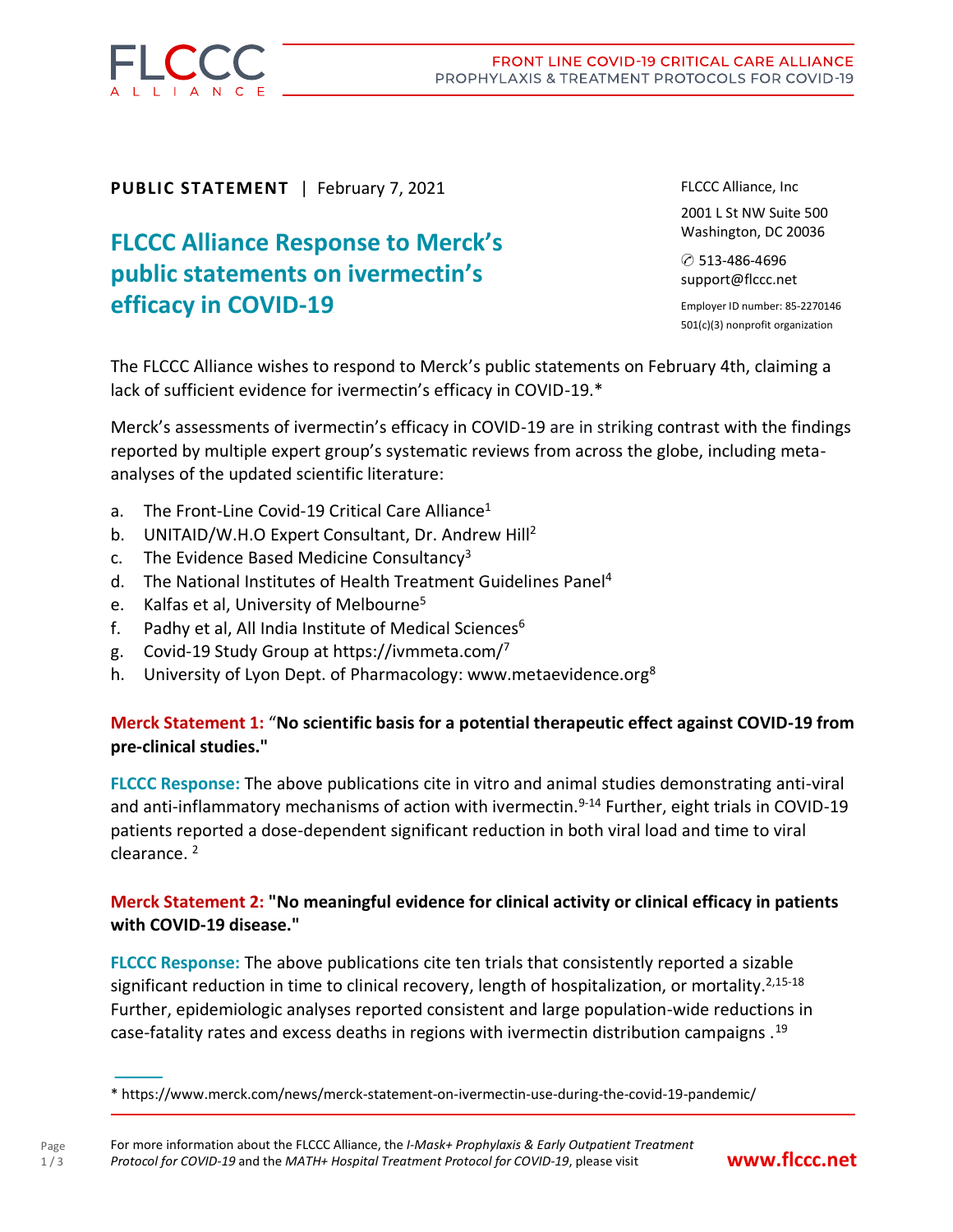

### **Merck Statement 3: "A concerning lack of safety data in the majority of studies."**

**FLCCC Response:** The above publications cite numerous safety studies over decades of use, reporting an extremely low incidence of severe side effects.<sup>20,21</sup> Further, many studies and case series demonstrate the safety of both escalating and prolonged dosing of ivermectin in both healthy and ill patients. $22,23$ 

Unfortunately, Merck's website did not provide the scientific data or bibliography to support its brief posted statements. The above reviewed in vitro, clinical, and epidemiologic evidence indicates that the current evidence base strongly contradicts Merck's conclusions. Merck's stated mission is "*to discover, develop and provide innovative products and services that save and improve lives around the world.*" Merck's historic impact on the discovery of ivermectin and their subsequent decision to donate hundreds of millions of doses to W.H.O programs led to the eradication of a scourge of parasitic diseases across many parts of the world.<sup>24</sup> Many experts recognized Merck's partnership with public health care agencies decades ago as one of last century's most significant medical accomplishments. We remind Merck of the words of their founders' son, George W. Merck, who, in 1950, stated, "*We try never to forget that medicine is for the people. It is not for profits. The profits follow, and if we have remembered that they have never failed to appear. The better we have remembered it, the larger they have been".*

Our sincere hope is that the mounting evidence in favor of ivermectin's efficacy and safety in COVID-19 will lead Merck to support the design and conduct of ethically appropriate clinical trials to identify the best timing, dose, and duration of ivermectin in the prophylaxis and treatment of COVID-19. Now more than ever, during the worst pandemic of the last 100 years, the world would benefit from Merck's scientists and organization's resources to advance knowledge with the hope of recreating in this century the most significant medical accomplishments of the last century.

Sincerely,

Page  $2/3$ 

#### **The Front Line Covid-19 Critical Care Alliance**

Pierre Kory, MD Keith Berkowitz, MD Paul E. Marik, MD Howard Kornfeld, MD G. Umberto Meduri, MD Fred Wagshul, MD Joseph Varon, MD Scott Mitchell, MBChB Jose Iglesias, DO Eivind Vinjevoll, MD

Eric Osgood, MD